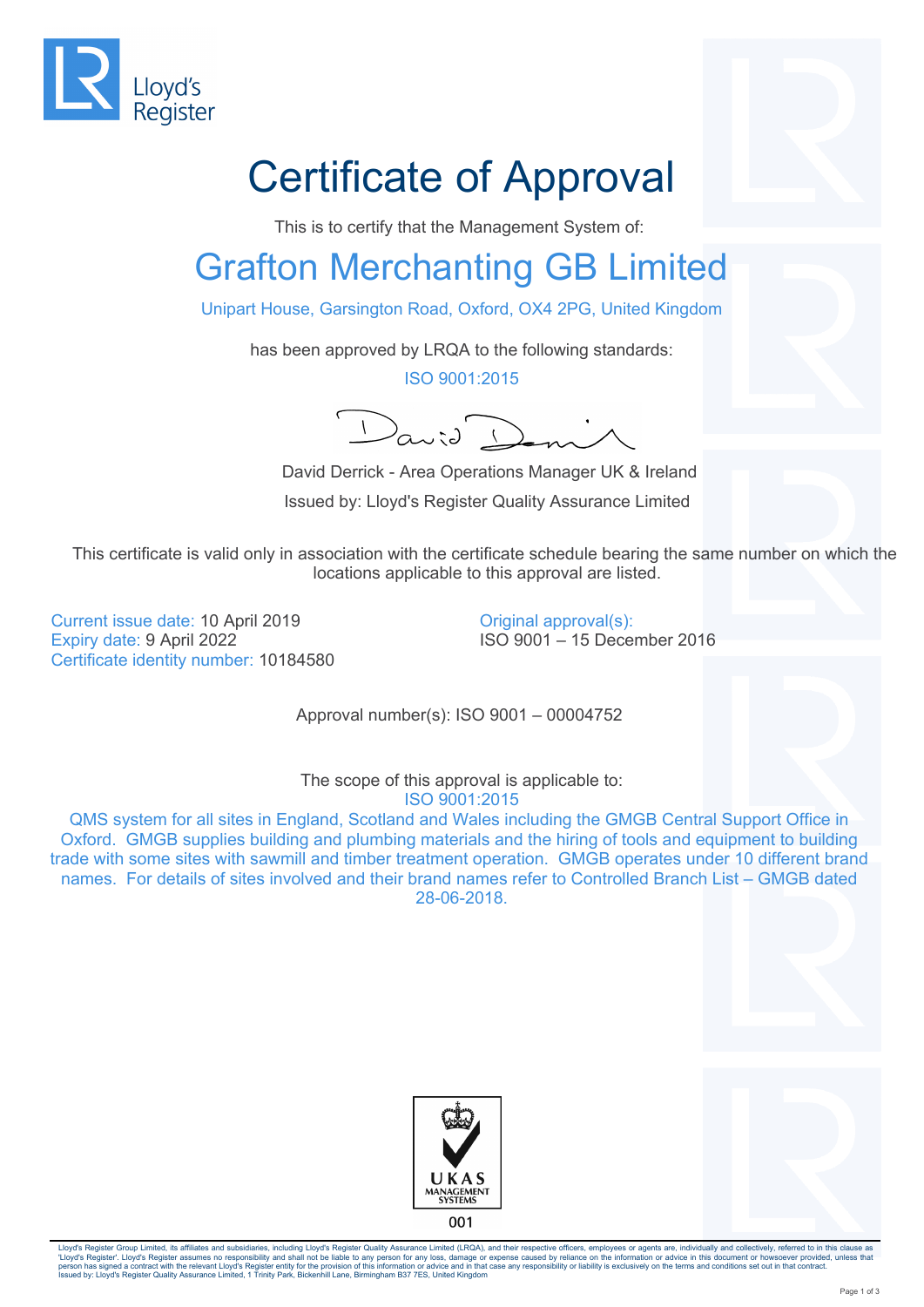

## Certificate Schedule

Certificate identity number: 10184580

| Location                                                                            | <b>Activities</b>                                                                                                                                                                                                                                                                                                                                                                                                                                                     |
|-------------------------------------------------------------------------------------|-----------------------------------------------------------------------------------------------------------------------------------------------------------------------------------------------------------------------------------------------------------------------------------------------------------------------------------------------------------------------------------------------------------------------------------------------------------------------|
|                                                                                     | ISO 9001:2015                                                                                                                                                                                                                                                                                                                                                                                                                                                         |
| Unipart House, Garsington Road, Oxford,<br>OX4 2PG, United Kingdom                  | QMS system for all sites in England, Scotland and<br>Wales including the GMGB Central Support Office<br>in Oxford. GMGB supplies building and plumbing<br>materials and the hiring of tools and equipment to<br>building trade with some sites with sawmill and<br>timber treatment operation. GMGB operates<br>under 10 different brand names. For details of<br>sites involved and their brand names refer to<br>Controlled Branch List - GMGB dated<br>28-06-2018. |
| <b>Grafton Merchanting GB Limited</b>                                               | ISO 9001:2015                                                                                                                                                                                                                                                                                                                                                                                                                                                         |
| Scotland Region, Garsington Road, Unipart House,<br>Oxford, OX4 2PG, United Kingdom | QMS system for all sites in England, Scotland and<br>Wales including the GMGB Central Support Office<br>in Oxford. GMGB supplies building and plumbing<br>materials and the hiring of tools and equipment to<br>building trade with some sites with sawmill and                                                                                                                                                                                                       |
|                                                                                     | timber treatment operation. GMGB operates<br>under 10 different brand names. For details of<br>sites involved and their brand names refer to<br>Controlled Branch List - GMGB dated<br>28-06-2018.                                                                                                                                                                                                                                                                    |
| <b>Grafton Merchanting GB Limited</b>                                               | ISO 9001:2015                                                                                                                                                                                                                                                                                                                                                                                                                                                         |
| London Region, Garsington Road, Unipart House,<br>Oxford, OX4 2PG, United Kingdom   | QMS system for all sites in England, Scotland and<br>Wales including the GMGB Central Support Office                                                                                                                                                                                                                                                                                                                                                                  |
|                                                                                     | in Oxford. GMGB supplies building and plumbing<br>materials and the hiring of tools and equipment to<br>building trade with some sites with sawmill and<br>timber treatment operation. GMGB operates<br>under 10 different brand names. For details of<br>sites involved and their brand names refer to<br>Controlled Branch List - GMGB dated<br>28-06-2018.                                                                                                         |